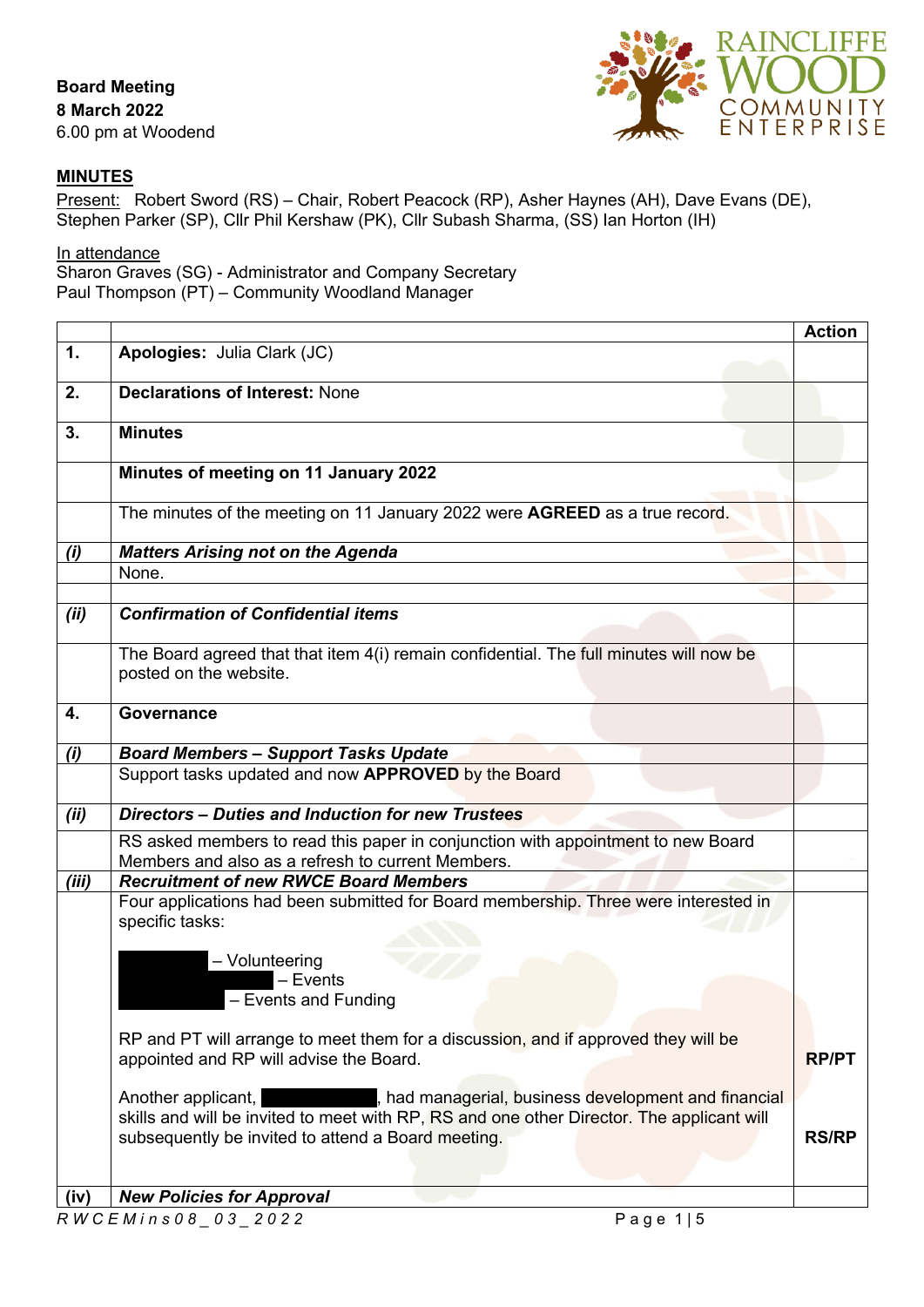| (v)   | <b>Membership Fees</b>                                                                                                                                                                                                                                                                                                                                                                            |                        |
|-------|---------------------------------------------------------------------------------------------------------------------------------------------------------------------------------------------------------------------------------------------------------------------------------------------------------------------------------------------------------------------------------------------------|------------------------|
|       |                                                                                                                                                                                                                                                                                                                                                                                                   |                        |
|       | Lengthy process but getting there, will keep the Board updated.                                                                                                                                                                                                                                                                                                                                   |                        |
| (iv)  | <b>PayPal Account Update</b><br>RP reported as follows:                                                                                                                                                                                                                                                                                                                                           | <b>RP</b>              |
|       | PT reported as follows:<br>Electricity to the office as now been installed and the work completed.                                                                                                                                                                                                                                                                                                |                        |
| (iii) | CapEx and new equipment update                                                                                                                                                                                                                                                                                                                                                                    |                        |
|       | It was acknowledged that PT and the new financial administrator, once appointed would<br>need to review all the restricted accounts to ensure that income and expenditure is<br>shown in the correct 'pockets'.                                                                                                                                                                                   | <b>PT</b>              |
|       | There was no ready explanation as to why the Power to Change restricted funds were<br>showing a deficit, until it was mentioned by DE that 25% of the salaries should be<br>shown as match funded from the current account.                                                                                                                                                                       |                        |
|       | work - £4,137<br>Power to Change – The closing balance is $£(10,906.83).$<br>Countryside Stewardship High Tier - Monies received of £19,108.74. Note of<br>$\bullet$<br>spend - £482.18 for materials<br>Hey Smile Foundation - Monies received £10,000                                                                                                                                           |                        |
|       | The current overall balance is £56,000.29 as at 28/02/22:<br>Unrestricted funds - The closing balance is £38,280.56. Income of £21,210.73 -<br>£20,000 transferred from P2C re Powering Up, Sale of art prints, Locality Budget<br>Grant of £1,750, Natural England of £4,998 re tree safety work. Spend of note -<br>Accountancy - £118.80, Locality Budget Grant - £800, Powering up - Car park |                        |
|       | SG reported as follows:                                                                                                                                                                                                                                                                                                                                                                           |                        |
| (ii)  | <b>Financial Statements</b>                                                                                                                                                                                                                                                                                                                                                                       |                        |
|       | RS reported on the draft accounts DE to liaise with accountant re Power to Change<br>allocation of monies and RS to report to the accountants with additional changes to<br>include the list of past board members.                                                                                                                                                                               | <b>DE</b><br><b>RS</b> |
| (i)   | <b>Accounts (Year end 31 October 2021)</b>                                                                                                                                                                                                                                                                                                                                                        |                        |
| 5.    | <b>Financial update</b>                                                                                                                                                                                                                                                                                                                                                                           |                        |
|       | Date confirmed as 21 June 2022.                                                                                                                                                                                                                                                                                                                                                                   |                        |
| (v)   | the policies.<br><b>AGM</b>                                                                                                                                                                                                                                                                                                                                                                       |                        |
|       | Several needed amendments and subject to these the Board APPROVED and agreed                                                                                                                                                                                                                                                                                                                      |                        |
|       | <b>Gifts &amp; Donations Policy</b><br>$\bullet$<br><b>Complaints and Compliments Policy</b><br>$\bullet$                                                                                                                                                                                                                                                                                         |                        |
|       | $\bullet$<br><b>Handling Clients Monies Policy</b><br>$\bullet$                                                                                                                                                                                                                                                                                                                                   |                        |
|       | <b>Privacy Policy</b><br>$\bullet$<br>Lone Working Policy with Clients or Members of the Public Policy                                                                                                                                                                                                                                                                                            |                        |
|       | The policies below were put to the Board for approval<br>Data Protection & Confidentiality Policy<br>$\bullet$                                                                                                                                                                                                                                                                                    |                        |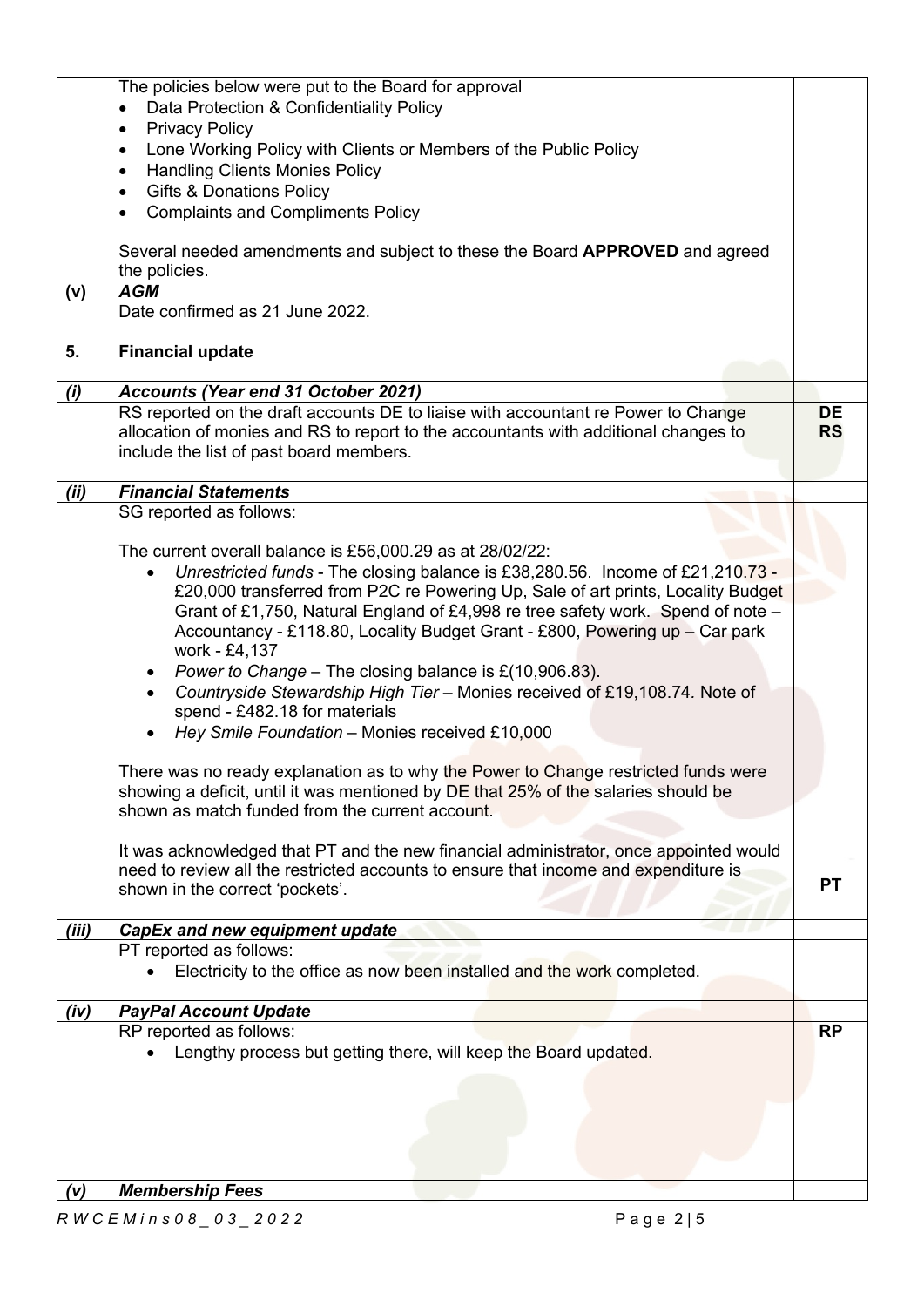|       | PT considers that one way in which RWCE could be self-sustaining is by the                 | <b>PT</b> |
|-------|--------------------------------------------------------------------------------------------|-----------|
|       | introduction of a Membership fee scheme, with discounts or benefits to Members. PT         |           |
|       | will prepare proposals for the next meeting. RS recommended caution in that the            |           |
|       | original plan was not to charge for membership. Circumstances have changed and             |           |
|       | there is less disruptive behaviour form some of the members who might challenge the        |           |
|       | introduction of a fee.                                                                     |           |
| (vi)  | <b>Online Trading Account</b>                                                              |           |
|       | RP reported that the website is being updated for trading online and this is still work in | <b>RP</b> |
|       | progress and he will keep Board updated.                                                   |           |
|       |                                                                                            |           |
| 'vii) | <b>Financial Administrator</b>                                                             |           |
|       | RS reported that SG wishes to step down from the Administrator role to take up a full-     |           |
|       | time position. RWCE is evolving at a fast pace and both SG and Accountants have            |           |
|       | highlighted the administration of RWCE needs a greater emphasis to the role of             |           |
|       | financial administration side and with this in mind a financial administrator with an      |           |
|       | accountancy background would be best suited. A suitable application had been               |           |
|       | received and the Board agreed for RS/RP/PT to meet the candidate informally and            |           |
|       |                                                                                            |           |
|       | report back to the board. RS will organise.                                                | <b>RS</b> |
| 6.    | <b>Funding</b>                                                                             |           |
| (i)   | <b>Fundraising update</b>                                                                  |           |
|       | PT report as follows:                                                                      |           |
|       |                                                                                            |           |
|       | Awarded £10k grant by the Hey Smile Foundation to deliver green social                     |           |
|       | prescribing sessions during 2022. 'Coppice Crafts' project will commence in                |           |
|       | April 2022, and will tender for a consultant to deliver this programme of work             |           |
|       | during March 2022.                                                                         |           |
|       | Applied for a £50k from National Lottery Platinum Jubilee Fund to employ a part            |           |
|       | time staff member for 2.5 days a week for 2 years.                                         |           |
|       | Awarded 'Farming in Protected Landscapes' £58k) to employ a Project Officer                |           |
|       | on an 18-month fixed-term contract to deliver 56 targeted green social                     |           |
|       | prescribing sessions (craft workshops, guided walks and conservation                       |           |
|       | volunteering, etc).                                                                        |           |
|       | Bid in March of £5k to Sirius Mineral Foundation for various Items - Woodman's             |           |
|       |                                                                                            |           |
|       | awning, Kelfri ATV tipping trailer. Staff and volunteer training courses: -                |           |
|       | Chainsaw Maintenance, Cross Cutting & Felling up to 380mm and Chainsaw                     |           |
|       | Felling & Processing Trees over 380mm including winch                                      |           |
|       | Bid of £5k to Yorkshire Water.                                                             |           |
|       |                                                                                            |           |
| 7.    | <b>Woodland Management and Trading Enterprises</b>                                         |           |
|       | PT report was discussed, and the following was noted:                                      |           |
|       | <b>Woodland Management update</b>                                                          |           |
| (i)   |                                                                                            |           |
|       | Secured support from Natural England who have offered RWCE a team of NE                    |           |
|       | staff to support tree safety work within Forge Valley NNR up until mid-March               |           |
|       | Natural England offered to support RWCE financially to engage a professional               |           |
|       | arborist to tackle selected larger and technically difficult dangerous trees within        |           |
|       | the Forge Valley                                                                           |           |
|       | Contractor Ben Wilson successfully thinned hardwood compartment 14, to                     |           |
|       | remove 18 tonnes of sycamore to improve structural diversity and let more light            |           |
|       | into the compartment                                                                       |           |
|       |                                                                                            |           |
|       | 'Powering Up' car park renovation project now complete. Selected priority car              |           |
|       | parks resurfaced, old fences removed, replaced with some new fences and                    |           |
|       | hedging.                                                                                   |           |
|       | 'Village Improvement Scheme' signage project now completed, and new                        |           |
|       | interpretation boards to be installed before the end of March 2022.                        |           |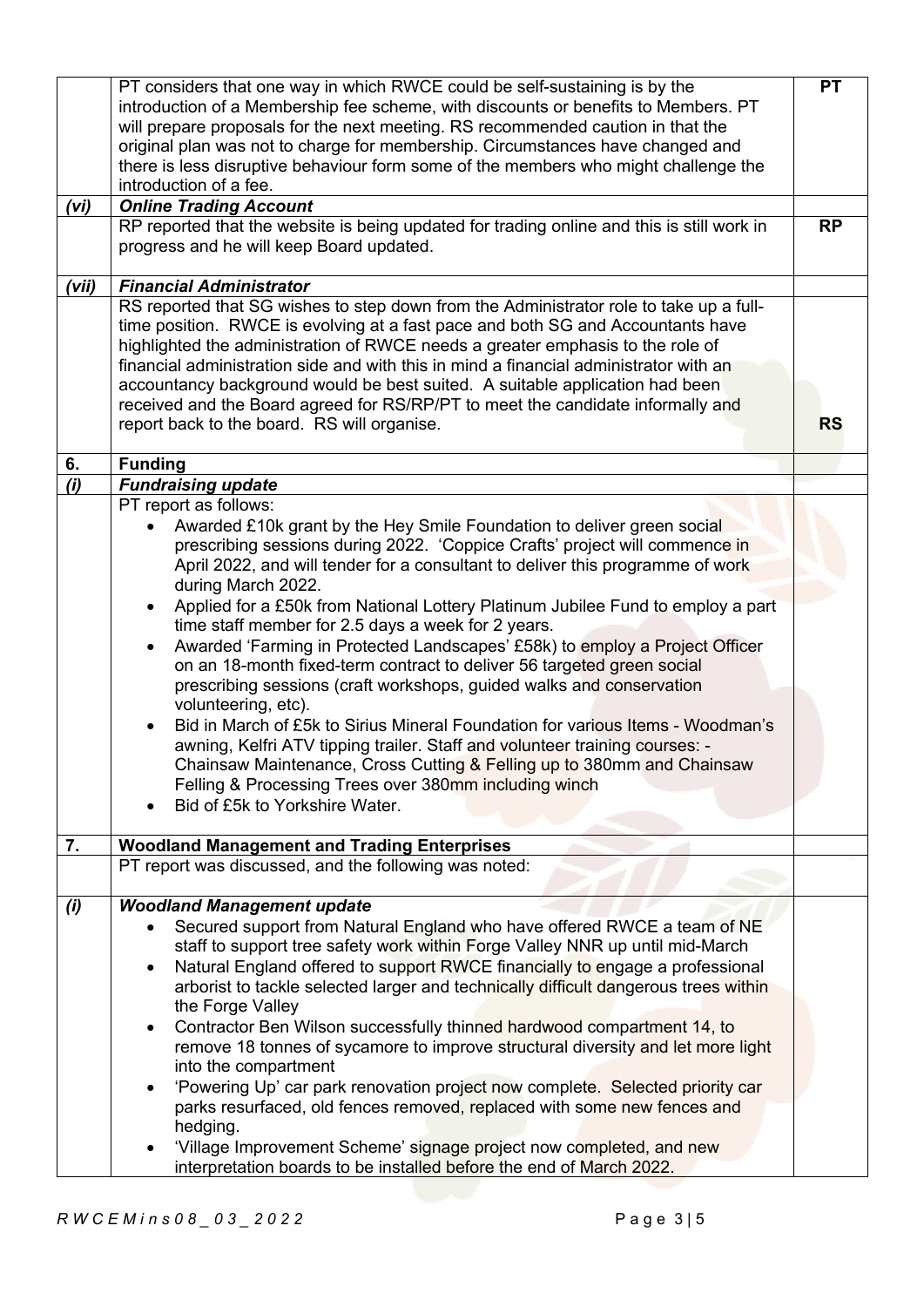|       | Middle Track reparation works completed including the installation of 4 x culverts<br>$\bullet$<br>and resurfacing of problem wet areas.<br>A reasonable portion of our Countryside Stewardship capital work has now been<br>completed, enabling RWCE to submit a claim to the RPA by the end of March                                                            |           |
|-------|-------------------------------------------------------------------------------------------------------------------------------------------------------------------------------------------------------------------------------------------------------------------------------------------------------------------------------------------------------------------|-----------|
|       | 2022 for £25,000. The remaining capital work must be completed by the end of<br>December 2022.<br>Guided 'Wildflower Walk' now available to book (£30 per person)<br>$\bullet$                                                                                                                                                                                    |           |
|       | Art prints are available for purchase (A3 £29.99 / A2 £39.99)<br>$\bullet$<br>Firewood available to purchase (£5 / bag or £80 / tonne)<br>$\bullet$<br>Memorial trees available to purchase (£50 per tree)<br>$\bullet$<br>Betton Farm have agreed to provide postage and packaging service for the art                                                           |           |
|       | $\bullet$<br>prints<br>Catering concessions tenders to be advertised for summer 2022 ASAP                                                                                                                                                                                                                                                                         |           |
|       | Secured a corporate volunteering day with YOR Local Medical Committee<br>$\bullet$<br>Limited in late April who have agreed to donate £250 towards RWCE                                                                                                                                                                                                           |           |
|       | PT delivered a talk to Scalby WI who have donated £50 towards RWCE<br>Wood cuttings produced by 'Coppice Crafts' project will be used to make a<br>$\bullet$<br>range of sellable products including: pea sticks, bean poles, den building kits,<br>sandpit edging.                                                                                               |           |
| (ii)  | Anti-social behaviour - Theft of wood from Seavegate Gill Car Park - update                                                                                                                                                                                                                                                                                       |           |
|       | Vandals have been fly posting within the woodland, graffitiing RWCE forestry<br>safety signage and have destroyed one of the notice boards at Raincliffe Gate<br>car park.                                                                                                                                                                                        |           |
| (iii) | <b>Scarborough Museum Trust</b>                                                                                                                                                                                                                                                                                                                                   |           |
|       | RP met with SMT re a 'Compare and contrast' project aimed at children, e.g. Charcoal<br>making and making mud huts. RWCE would be happy for SMT to hold events in the<br>woods.                                                                                                                                                                                   |           |
| (iv)  | <b>SBC and NE - Revision of Agreements</b>                                                                                                                                                                                                                                                                                                                        |           |
|       | RS has been in touch with Jo Ireland at Scarborough Borough Council with a view to<br>have an initial meeting to discuss the Business Plan and its implications, tree safety, a<br>visitor centre and the impact of the change to the new Unitary Authority and is<br>awaiting a response with dates and times and will be in touch with RP/PT with an<br>update. | <b>RS</b> |
| (v)   | <b>Towards and RWCE (Bio)Charcoal enterprise</b>                                                                                                                                                                                                                                                                                                                  |           |
|       | SP's paper was discussed. The proposal, which is not yet finalised, and may take two<br>or three years to be ready needs to have a clear distinction as between the proposals<br>involving CAVCA and RWCE. The Board were not keen for RWCE to be directly<br>involved but see scope and welcomed the idea of Raincliffe Woods being a venue for<br>the project.  | <b>SP</b> |
| 8.    | <b>Property</b>                                                                                                                                                                                                                                                                                                                                                   |           |
| (i)   | <b>Throxenby Mere Boundary Update</b><br>Map of boundary has now been received and RS has sent a letter to Pete Rogers<br>outlining the proposals for licences to cover the encroachment of land by Pete Rogers.                                                                                                                                                  | <b>RS</b> |
| 9.    | <b>Business Plan Review update</b>                                                                                                                                                                                                                                                                                                                                |           |
| (i)   | Distribution - suggestions<br><b>Robert Goodwill MP</b><br>$\bullet$<br>NYCC - PK to find a contact for RS<br>John Guthrie                                                                                                                                                                                                                                        | <b>RS</b> |
|       | If anyone has any more suggestions to email RS.                                                                                                                                                                                                                                                                                                                   | All       |